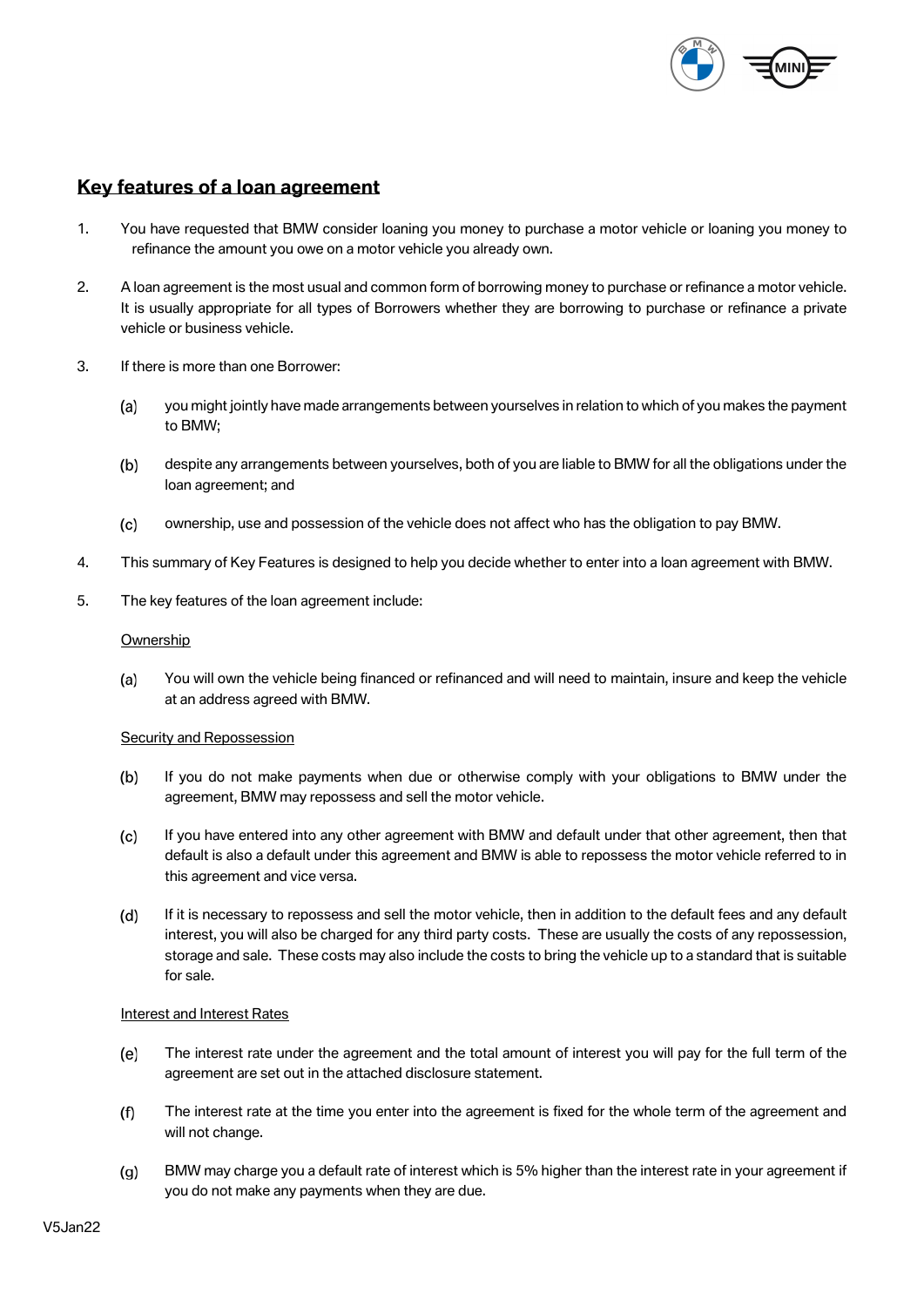

## Default Fees

- $(h)$ If you do not make payments when due BMW will charge you:
	- (i) \$9.00 in the event that a payment tendered is dishonoured by your bank;
	- (ii) \$9.00 if a repossession warning notice is issued if your loan account goes into arrears;
	- (iii) \$3.00 if BMW engages a repossession agent;
	- (iv) \$40.00 if BMW repossess the vehicle; and
	- (v) third party costs relating to the collection and enforcement of the agreement.

#### Third Party Fees

 $(i)$ You will be charged for any third party fees, for example PPSR registration costs, search costs and also any fee charged by the broker or dealer who arranged the finance (dealer origination fees).

#### **Payments**

- The payments you will make under the agreement and the total amount of all payments you will make under  $(i)$ this agreement, including interest, are set out in the attached disclosure statement.
- $(k)$ BMW does not have to accept any early payments of the monthly payments due. If BMW does accept an early payment, it will be credited to the next payment(s) due. There is no interest saving or benefit for you in making payments early.

#### Early Repayment of the Whole Agreement

You can end the agreement at any time by asking BMW to provide you with a settlement amount. If you end  $(1)$ the agreement early the amount you need to pay is determined by the formula set out in the disclosure statement. There are no additional fees if you want to repay the loan early.

#### **Cancellation**

- If you enter into the agreement you have a very short time period where you can cancel the agreement as  $(m)$ follows:
	- (i) If the disclosure statement is handed to you you must give written notice to BMW that you intend to cancel the contract within 5 working days of the statement being handed to you.
	- (ii) If the disclosure statement is emailed to you you must give notice to BMW that you intend to cancel the contract within 7 working days of the statement being emailed to you.
- $(n)$ What you have to do and what you have to pay if you cancel the agreement is set out in detail in the disclosure statement.
- 6. If you are considering entering into this agreement and you are not the person who will usually have access to and use of the motor vehicle being financed, BMW recommends that you seek independent legal advice about the nature of your obligations.